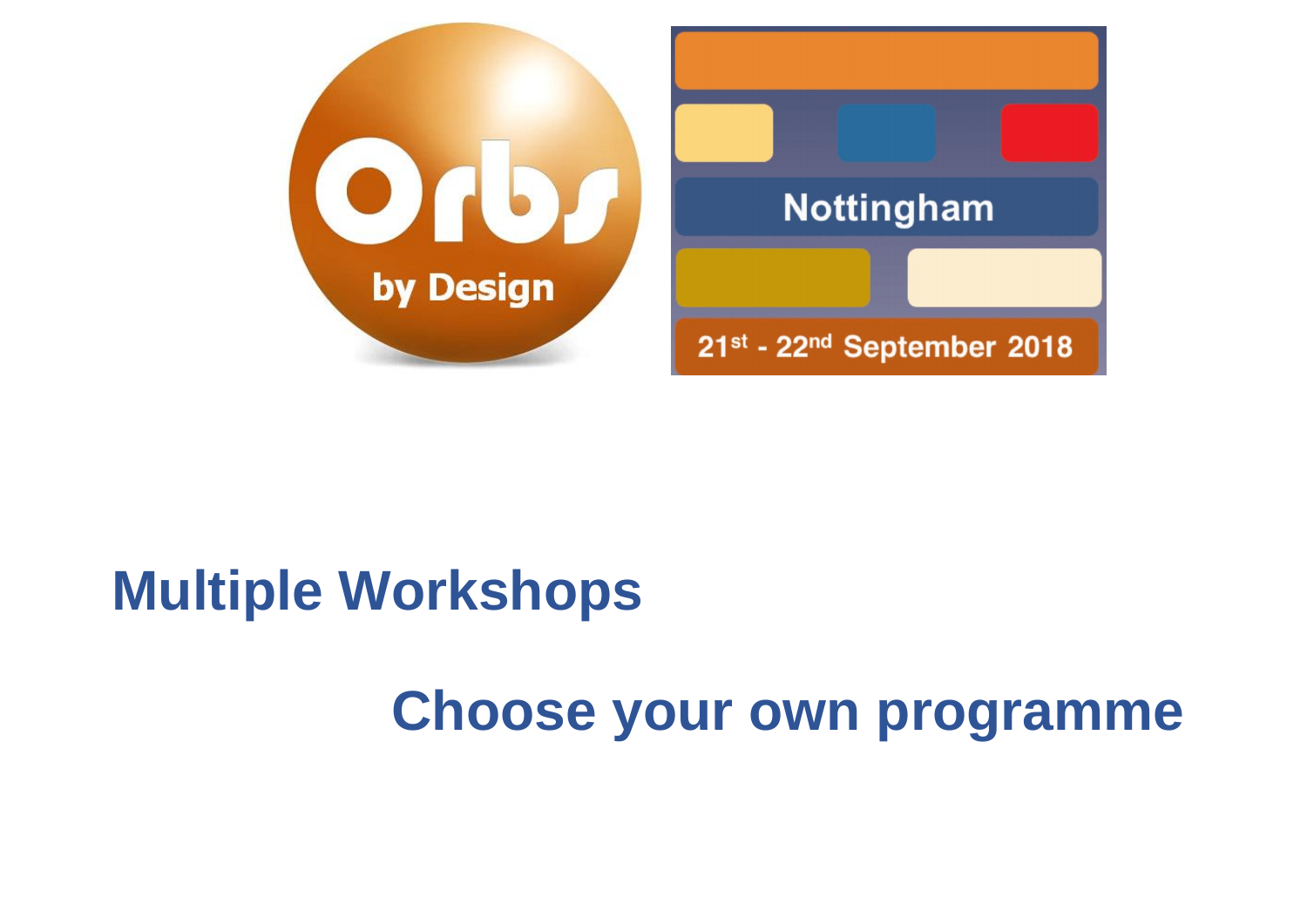|       | 21 <sup>st</sup> September                                                                   |                                                                                                       |                                                                                        | 22 <sup>nd</sup> September                                                                 |                                                                                                       |                                                                                              |
|-------|----------------------------------------------------------------------------------------------|-------------------------------------------------------------------------------------------------------|----------------------------------------------------------------------------------------|--------------------------------------------------------------------------------------------|-------------------------------------------------------------------------------------------------------|----------------------------------------------------------------------------------------------|
| 8.30  | <b>Introduction</b>                                                                          |                                                                                                       |                                                                                        | <b>Gadget Show</b>                                                                         |                                                                                                       |                                                                                              |
| 9.00  | Success in Breast<br>$Reduction-$<br>Designs, Technique<br>selection, Mark-up                | Success in LD Flap -<br>Planning, Dissection,<br>Shaping                                              | Success in Mastectomy-<br>Technique / Incision<br>selection, Reducing<br>complications | Success in Breast<br>Reduction-<br>Designs, Technique<br>selection, Mark-up                | Revision of poor BCS<br>outcomes-<br>Options, Local flaps,<br>Fat transfer                            | Success in DIEP flaps -<br>- Interpreting scans<br>- Perforator selection<br>- Raising flaps |
| 10.00 | Success in DIEP flaps -<br>- Interpreting scans<br>- Perforator selection<br>- Raising flaps | <b>Success in Symmetrising</b><br>Surgery $-$<br>Mark-up, Techniques                                  | Fat Transfer-<br>Harvest, Injection and<br>improving results, storage                  | Breast Augmentation -<br>Selection, Techniques,<br><b>Markings</b>                         | Buttock and Thigh Flaps-<br>Marking, Selection, Pitfalls                                              | Success in Mastectomy-<br>Technique / Incision<br>selection, Reducing<br>complications       |
| 11.00 | Coffee                                                                                       |                                                                                                       |                                                                                        | Coffee                                                                                     |                                                                                                       |                                                                                              |
| 11.30 | Chest wall perforator flaps<br>Indications, Designs,<br>Selection, Technique                 | Breast Augmentation -<br>Selection, Techniques,<br><b>Markings</b>                                    | Therapeutic mammaplasty<br>Techniques, Pitfalls                                        | Chest wall perforator flaps<br>Indications, Designs,<br>Selection, Technique               | Success in Pre-pectoral<br>Implant Reconstruction-<br>Selection, technique,<br>avoiding complications | Therapeutic mammaplasty<br>Techniques, Pitfalls                                              |
|       |                                                                                              |                                                                                                       |                                                                                        |                                                                                            |                                                                                                       |                                                                                              |
| 1.00  |                                                                                              | Lunch                                                                                                 |                                                                                        |                                                                                            | Lunch                                                                                                 |                                                                                              |
| 2.00  | Success in Implant<br>Reconstruction-<br>Implant selection, DTI v<br>Staged, Tips & Tricks   | Buttock and Thigh Flaps-<br>Marking, Selection, Pitfalls                                              | Revision of poor BCS<br>outcomes-<br>Options, Local flaps,<br>Fat transfer             | Success in mastopexy and<br>mastopexy/augmentation                                         | Success in Symmetrising<br>Surgery $-$<br>Mark-up, Techniques                                         | Fat Transfer-<br>Harvest, Injection and<br>improving results, storage                        |
| 3.00  | Success in mastopexy and<br>mastopexy/augmentation                                           | Success in Pre-pectoral<br>Implant Reconstruction-<br>Selection, technique,<br>avoiding complications | Lymphoedema Surgery -<br>Liposuction, Node transfer,<br>Setting up a service           | Success in Implant<br>Reconstruction-<br>Implant selection, DTI v<br>Staged, Tips & Tricks | Lymphoedema Surgery -<br>Liposuction, Node<br>transfer, Setting up a<br>service                       | Success in LD Flap -<br>Planning, Dissection,<br>Shaping                                     |
| 4.00  |                                                                                              | <b>Tea</b>                                                                                            |                                                                                        |                                                                                            | Tea                                                                                                   |                                                                                              |
| 4.30  |                                                                                              | <b>Case Discussions</b>                                                                               |                                                                                        |                                                                                            | <b>Case Discussions</b>                                                                               |                                                                                              |